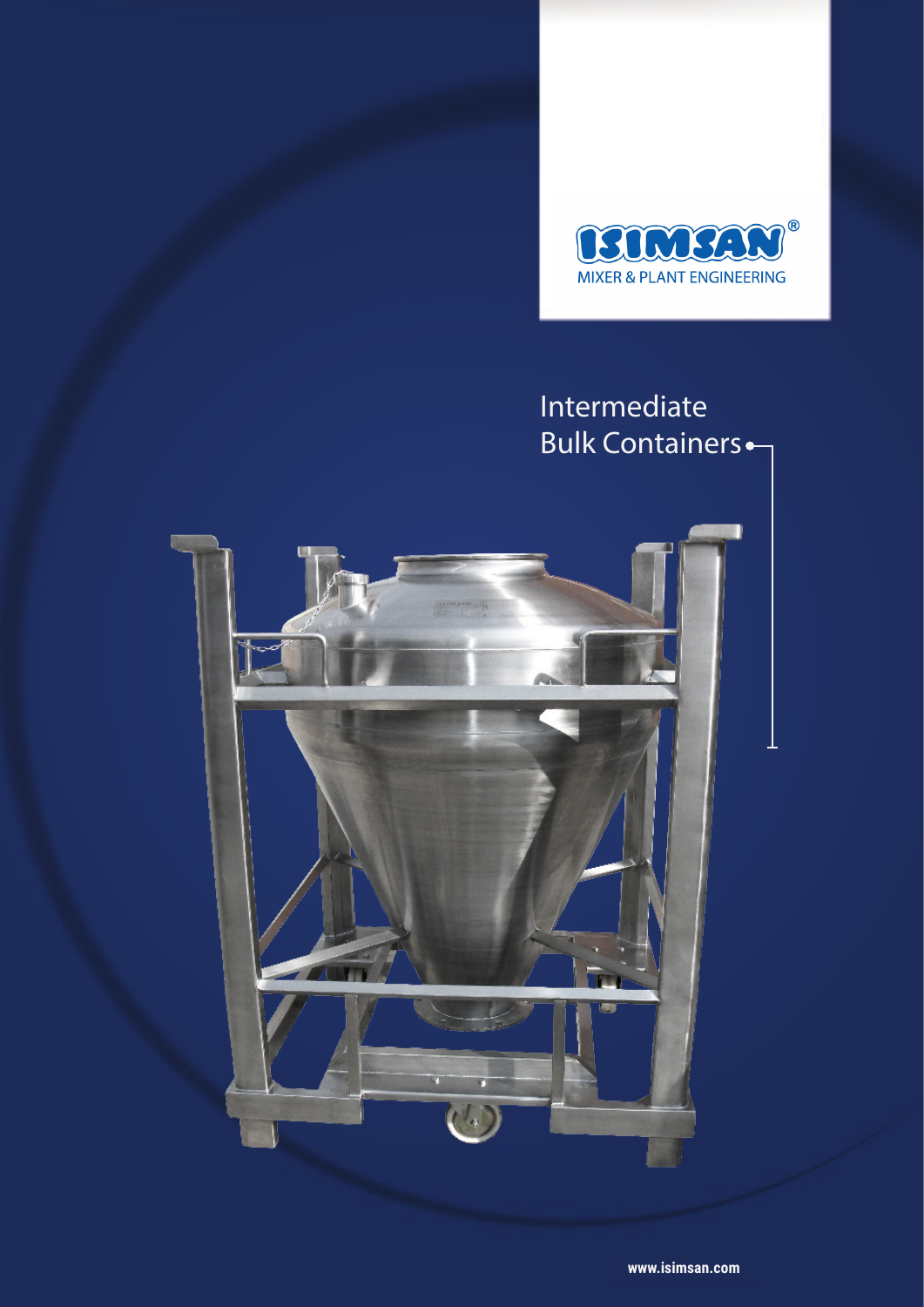



Intermediate Bulk Containers (IBCs) are used for the transport and storage of liquid and solid materials, as well as for the production of chemicals, food, cosmetics and pharmaceuticals.

Isımsan manufactures IBCs of stainless steel in different sizes and shapes.

The IBCs are mobile, stackable, and allow easy cleaning.

In addition to the standard versions listed below, Isımsan also offers individual solutions according to customer specifications.

## **FEATURES**

 $\textsf{Sizes: } 0,5 \text{ m}^3 \text{ - } 2 \text{ m}^3$ **Forms:** conical, cylindrical, rectangular **Material:** stainless steel 1.4301 or 1.4307 **Outlet door:** individual sizes Ø 250 mm (or upon request) **Surface outside / inside:** brushed / polished (or upon request)

## **OPTIONS**

- Roles
- Pneumatic discharging systems
- Dust filters
- Eyeglasses with lightning
- Butterfly valves (manual or actuator)
- **•** Bucket valves
- Cleaning nozzles
- Level sensors
- Load cells
- Vibration machines

**ASTMSAN** 







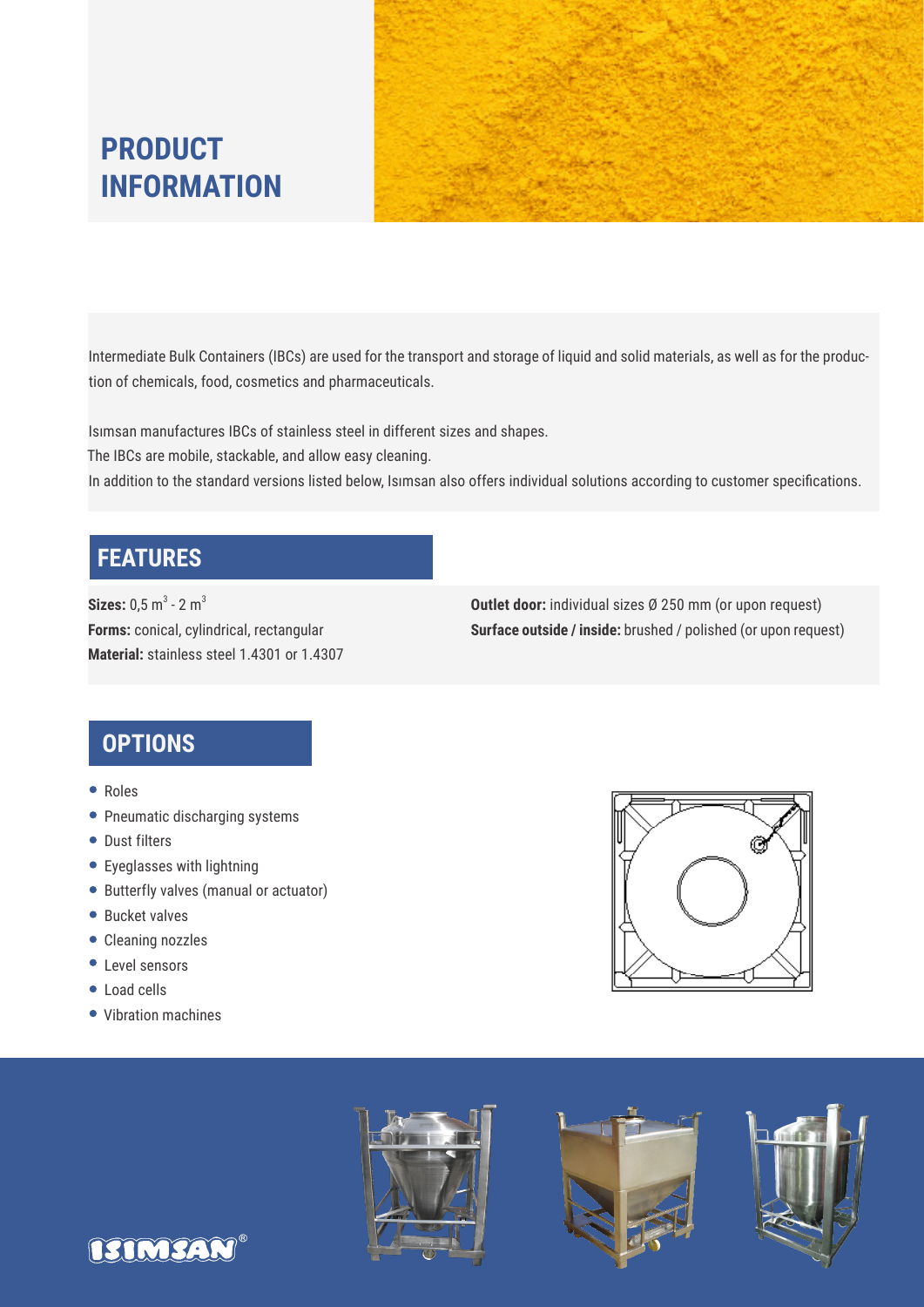

The table below refers to the standard performance of IBCs. The standard performance include following components:

**Sizes:**  $0,5 \text{ m}^3$ -2 m<sup>3</sup> **Material:** Stainless steel 1.4301 (AISI 304)

**Outlet door:** Ø 250 mm **Surface outside / inside:**  Not threated / polished (Ra~0,2)

| <b>Net</b><br>volume | <b>Body Form</b> | <b>Weight</b> | <b>Measurements</b>   |
|----------------------|------------------|---------------|-----------------------|
| liter                |                  | $\sim$ kg     | $W/L/H \sim (mm)$     |
| 500                  | rectangular      | 160           | 1.000 x 1.000. 1.590  |
| 1.000                | rectangular      | 194           | 1.230 x 1.230 x 1.590 |
| 2.000                | rectangular      | 300           | 1.600 x 1.600 x 2.100 |
| 500                  | conical          | 185           | 1.230 x 1.230 x 1590  |
| 1.000                | conical          | 225           | 1.550 x 1.550 x 2.050 |
| 2.000                | conical          | 325           | 1.850 x 1.850 x 2.400 |
| 500                  | cylindrical      | 212           | 1.200 x 1.200 x 1.500 |
| 1.000                | cylindrical      | 250           | 1.500 x 1.500 x 1.800 |
| 2.000                | cylindrical      | 350           | 1.800 x 1.800 x 2.100 |

For further information please do not hesitate to come back to us. We are there for you.





#### **CERTIFICATIONS**

Isımsan manufactures according to the following International directives and regulations:

- CE 2006/42/EC (machinery directive)
- 
- 
- ATEX product line 2014/34/EU
- EHEDG hygiene guidelines
- CE 2014/29/EU (pressure vessel directive) GMP (Good Manufacturing Practices)
- CE 2014/68/EU (pressure vessel directive) FDA (U.S. Food and Drug Administration)
	- EAC (EuroAsia Comformity)

Isımsan is certified in terms of quality management (ISO 9001), environmental standards (ISO 14001), welding technology and supervision (ISO 3834 & 14731).